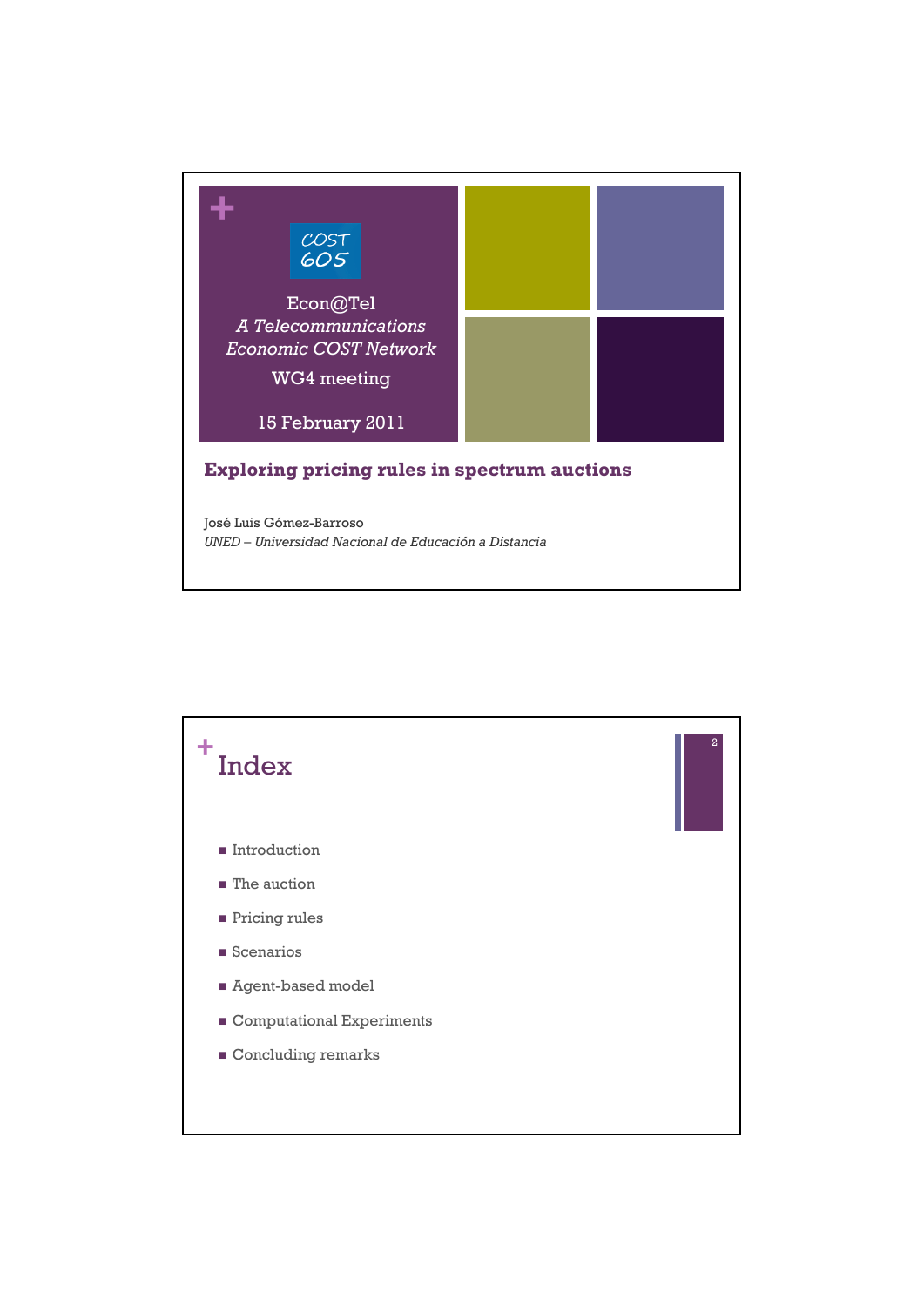

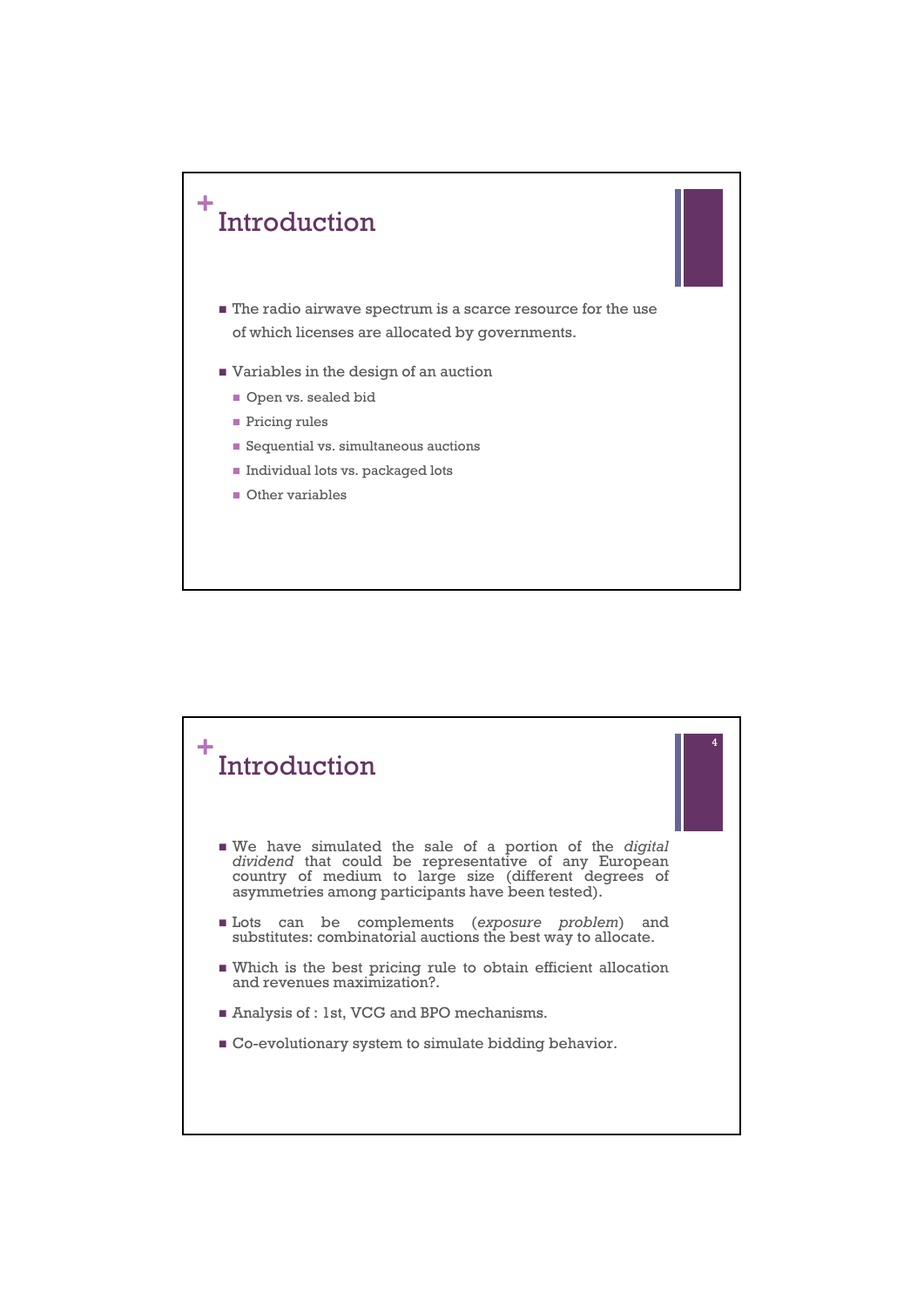

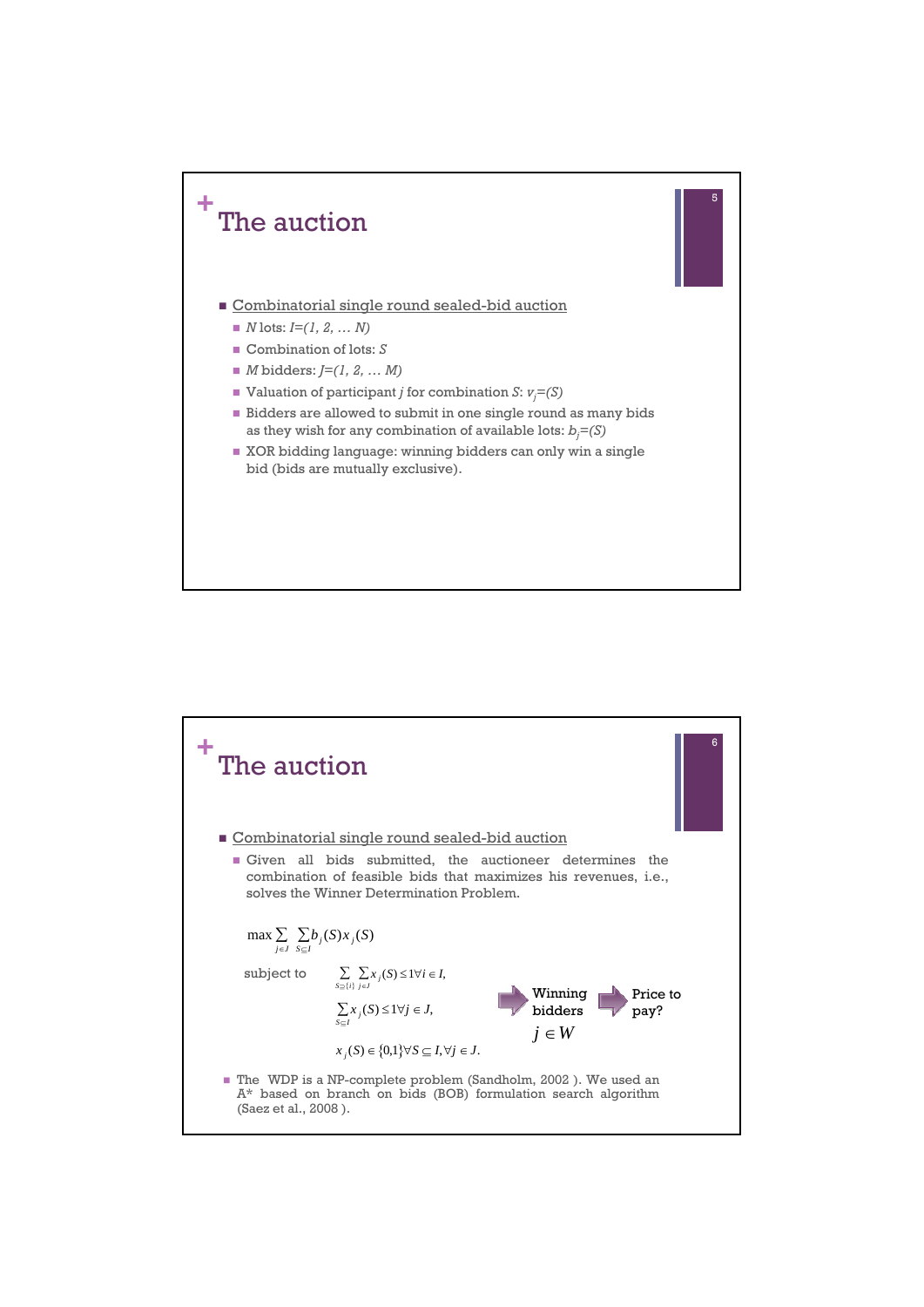

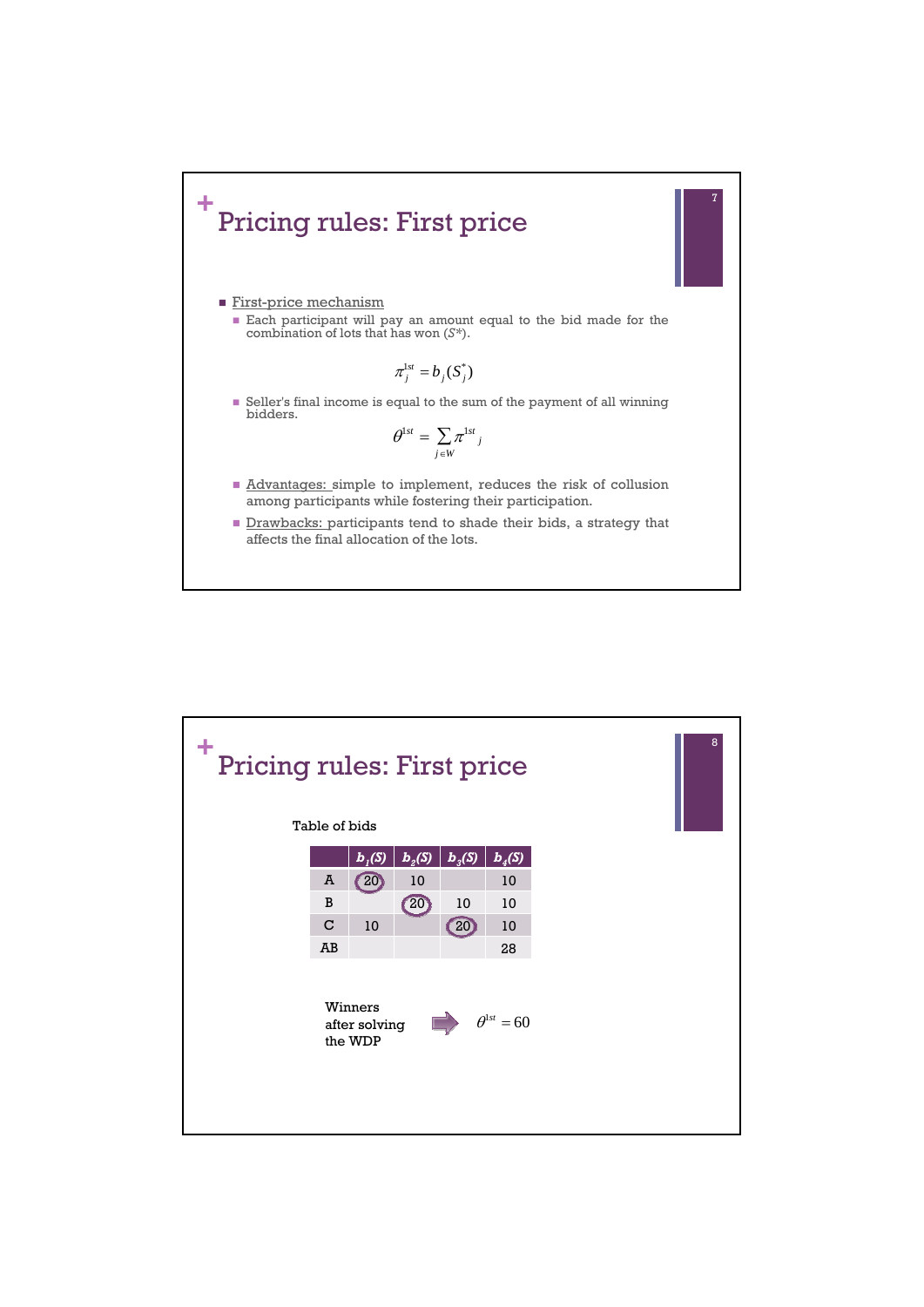

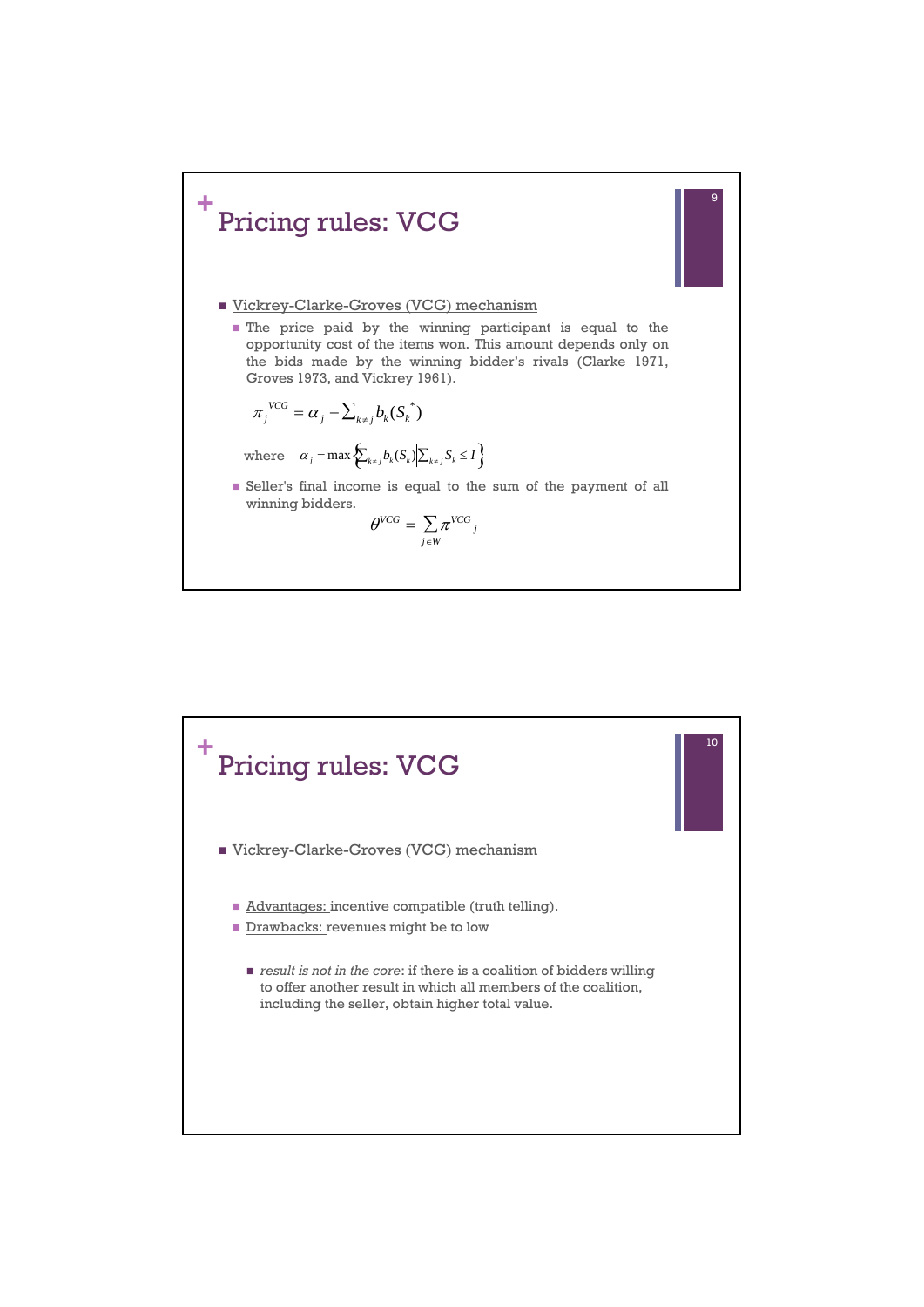

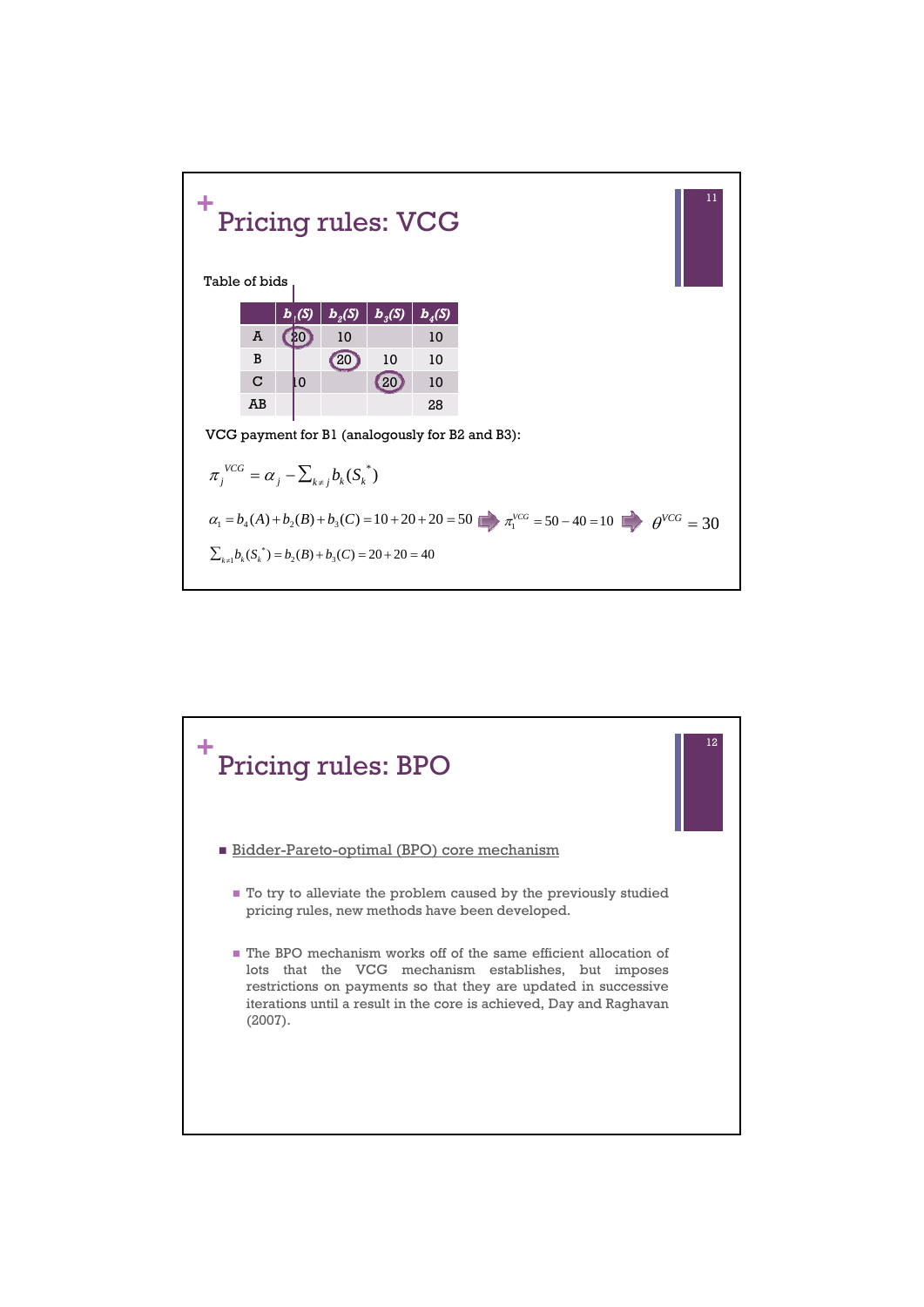

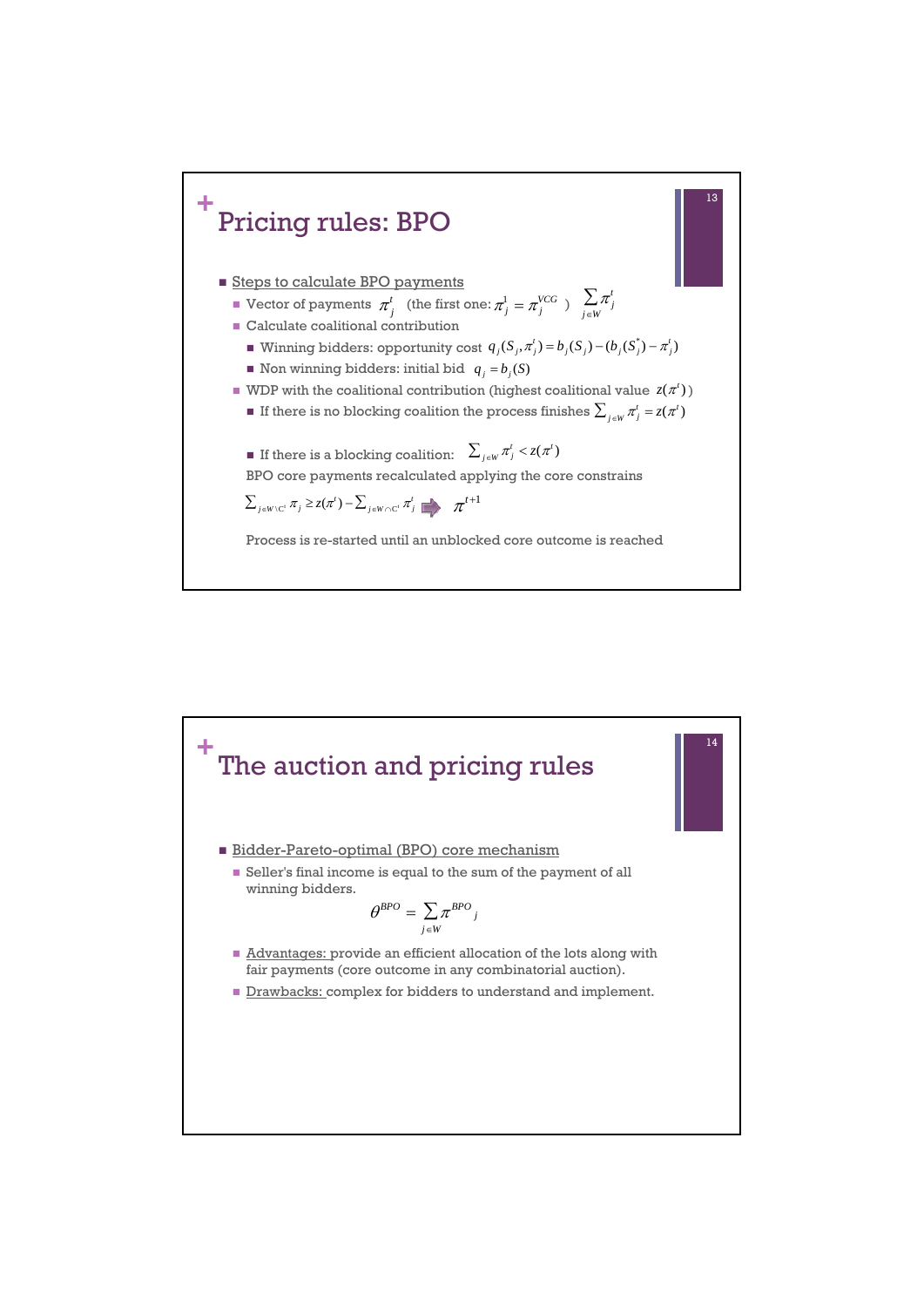

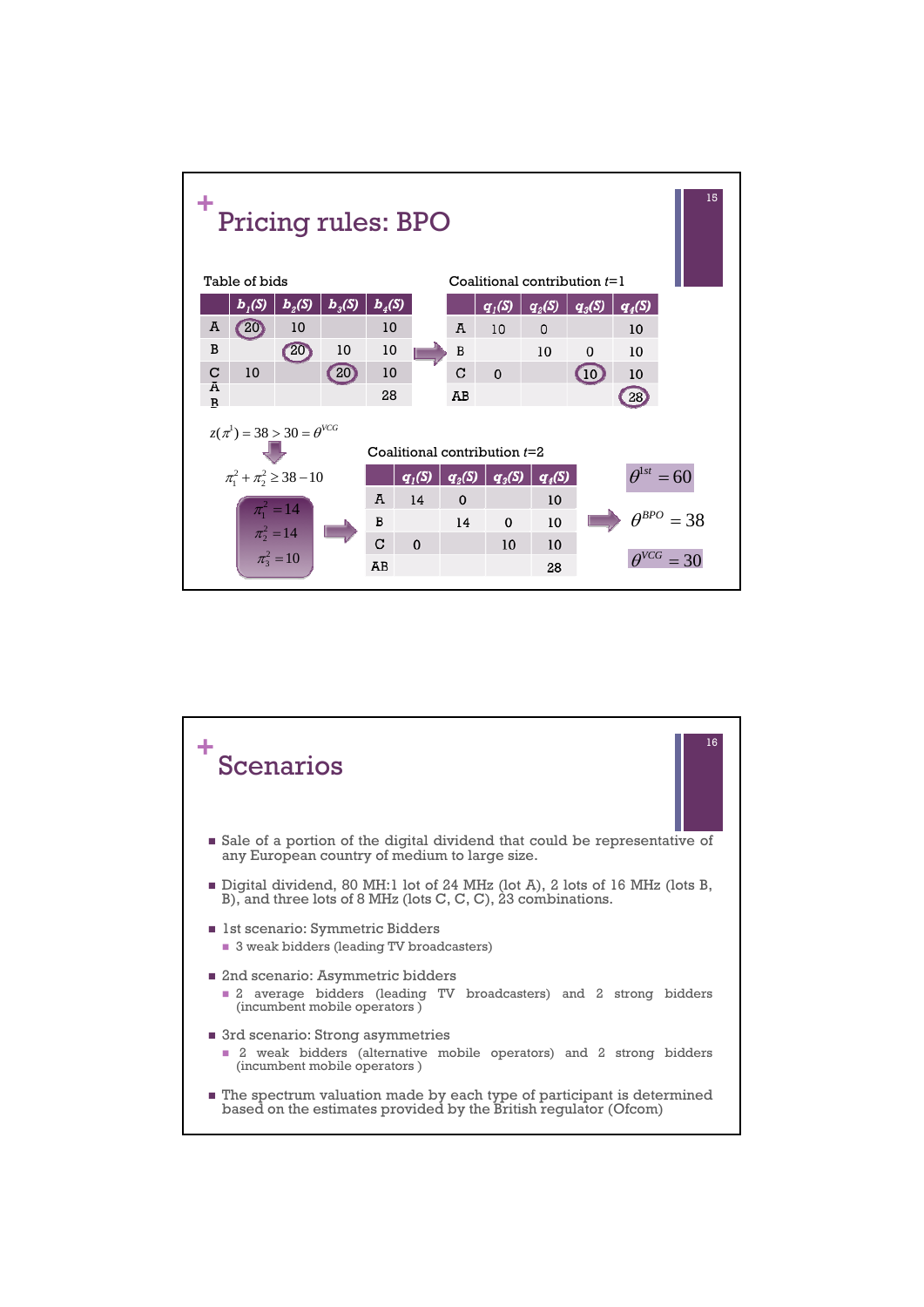

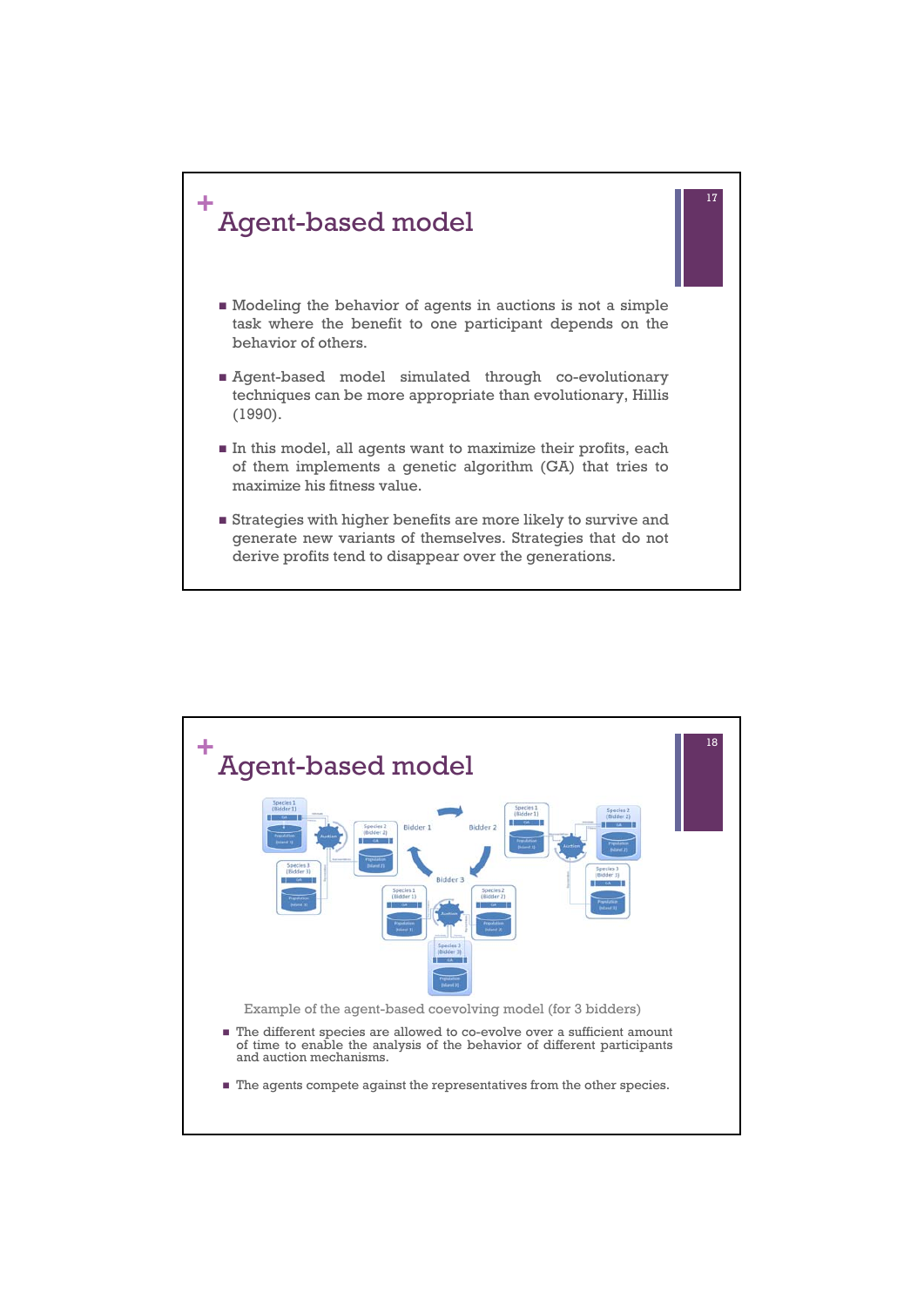|                         |                 | 19<br><b>Computational Experiments</b><br>Results in terms of the allocation of lots<br>Percentage of spectrum allocated to each participant |              |                                           |              |                |             |           |             |
|-------------------------|-----------------|----------------------------------------------------------------------------------------------------------------------------------------------|--------------|-------------------------------------------|--------------|----------------|-------------|-----------|-------------|
|                         |                 | B1                                                                                                                                           | Dif*         | B <sub>2</sub>                            | Dif*         | B <sub>3</sub> | Dif*        | <b>B4</b> | Dif*        |
|                         | COEV 1st        | 26.47                                                                                                                                        | $3.24\%**$   | 27.34                                     | $5.27\%**$   | 26.12          | $-0.61%$    |           |             |
| Symmetric               | COEV VCG        | 25.76                                                                                                                                        | 0.50%        | 25.78                                     | $-0.74%$     | 26.72          | 1.67%       |           |             |
| Scenario                | COEV BPO        | 25.48                                                                                                                                        | $-0.59%$     | 26.41                                     | 1.69%        | 26.01          | $-1.00%$    |           |             |
|                         | Efficient       | 25.64                                                                                                                                        |              | 25.97                                     | 5.27%        | 26.28          | $-0.61%$    |           |             |
|                         | COEV 1st        | 20.75                                                                                                                                        | 2.90%        | 21.13                                     | $6.58%**$    | 18.80          | $-4.51%$ ** | 19.31     | $-4.02\%**$ |
| Asymmetric              | COEV VCG        | 20.20                                                                                                                                        | 0.16%        | 20.17<br>1.73%<br>19.71<br>0.12%<br>19.82 | $-1.47%$     |                |             |           |             |
| Scenario                | <b>COEV BPO</b> | 20.53                                                                                                                                        | 1.82%        | 20.25                                     | 2.14%        | 19.40          | $-1.46%$    | 19.64     | $-2.39%$    |
|                         | Efficient       | 20.16<br>19.83<br>19.68                                                                                                                      | 19.31        |                                           |              |                |             |           |             |
|                         | COEV 1st        | 18.77                                                                                                                                        | $-34.20\%**$ | 18.78                                     | $-34.06\%**$ | 21.07          | 83.55%**    | 21.36     | 88.90%**    |
| Strong                  | COEV VCG        | 27.00                                                                                                                                        | $-5.38%**$   | 26.75                                     | $-6.09\%**$  | 12.76          | $11.22\%**$ | 13.45     | 18.95%**    |
| asymmetries<br>Scenario | <b>COEV BPO</b> | 26.44                                                                                                                                        | $-7.32\%**$  | 26.42                                     | $-7.25%**$   | 14.21          | $23.83\%**$ | 12.80     | 13.15%**    |
|                         | Efficient       | 28.53                                                                                                                                        |              | 28.48                                     |              | 11.48          |             | 11.31     |             |

| <b>Computational Experiments</b><br>Results in terms of final payments<br>Average income of the seller in M Euros sorted from lowest to highest |                         |                       |                       |                     |                                                                                        | 20                                                                                   |
|-------------------------------------------------------------------------------------------------------------------------------------------------|-------------------------|-----------------------|-----------------------|---------------------|----------------------------------------------------------------------------------------|--------------------------------------------------------------------------------------|
| (SD in parentheses)                                                                                                                             | $ \theta_{COEV}^{1st} $ | $\theta^{VCG}_{COEV}$ | $\theta_{COEV}^{BPO}$ | $\theta_{SB}^{VCG}$ | <b>Optimal</b><br>revenue<br>$\theta_{\scriptscriptstyle SB}^{\scriptscriptstyle BPO}$ | <b>Optimal</b><br>value<br>$\theta_{\scriptscriptstyle SB}^{\scriptscriptstyle 1st}$ |
| Symmetric                                                                                                                                       | 59.48                   | 66.20                 | 68.20                 | 83.92               | 87.43                                                                                  | 188.49                                                                               |
| scenario                                                                                                                                        | (15.46)                 | (15.70)               | (15.67)               | (17.61)             | (15.78)                                                                                | (9.46)                                                                               |
| Asymmetric                                                                                                                                      | 101.85                  | 130.76                | 130.96                | 155.26              | 156.85                                                                                 | 200.71                                                                               |
| scenario                                                                                                                                        | (16.20)                 | (16.94)               | (18.20)               | (17.26)             | (16.03)                                                                                | (8.57)                                                                               |
| Strong                                                                                                                                          | 109.36                  | 110.13                | 110.16                | 125.18              | 127.44                                                                                 | 173.73                                                                               |
| asymmetries<br>scenario                                                                                                                         | (11.78)                 | (8.86)                | (9.72)                | (7.14)              | (8.20)                                                                                 | (5.93)                                                                               |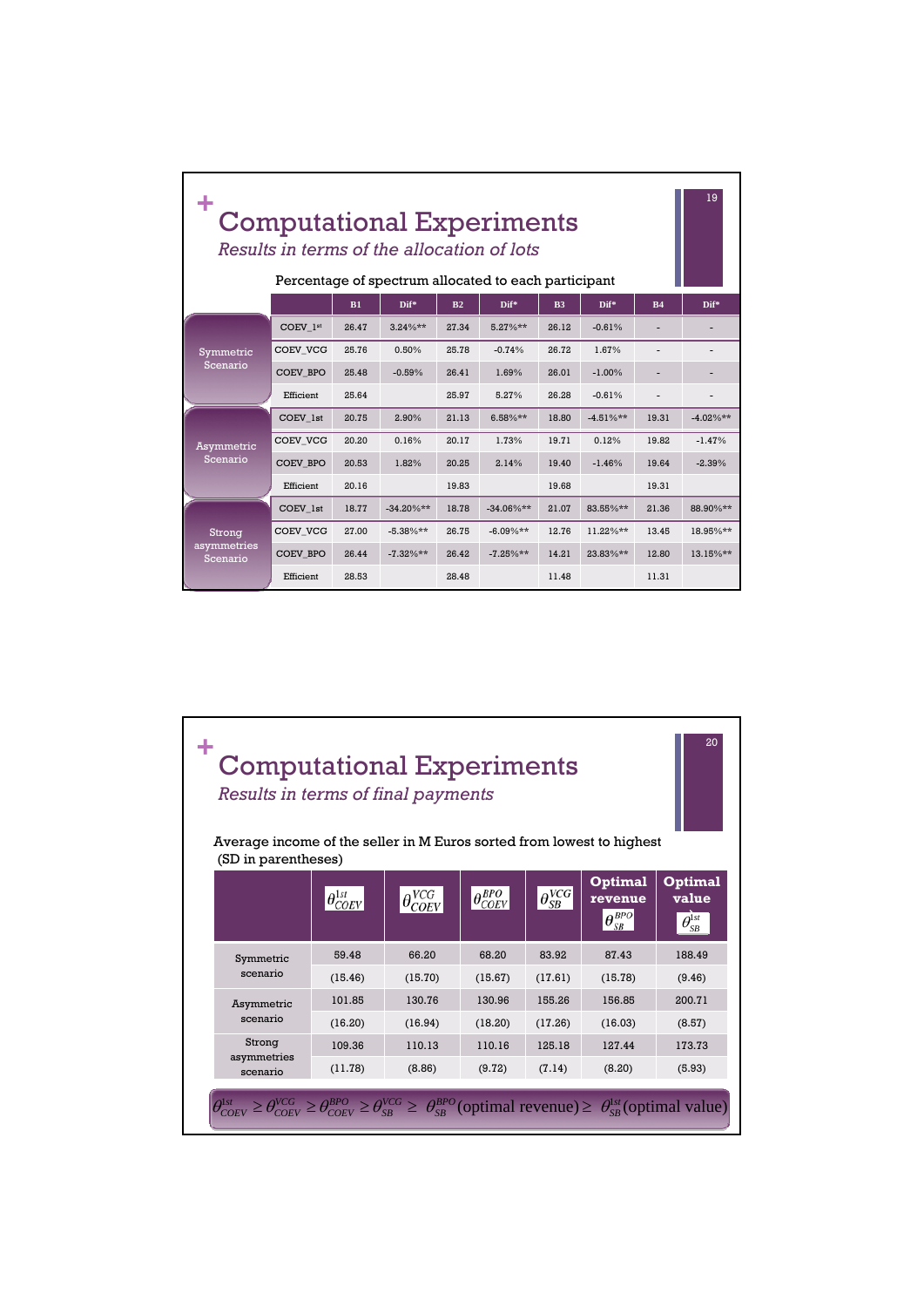

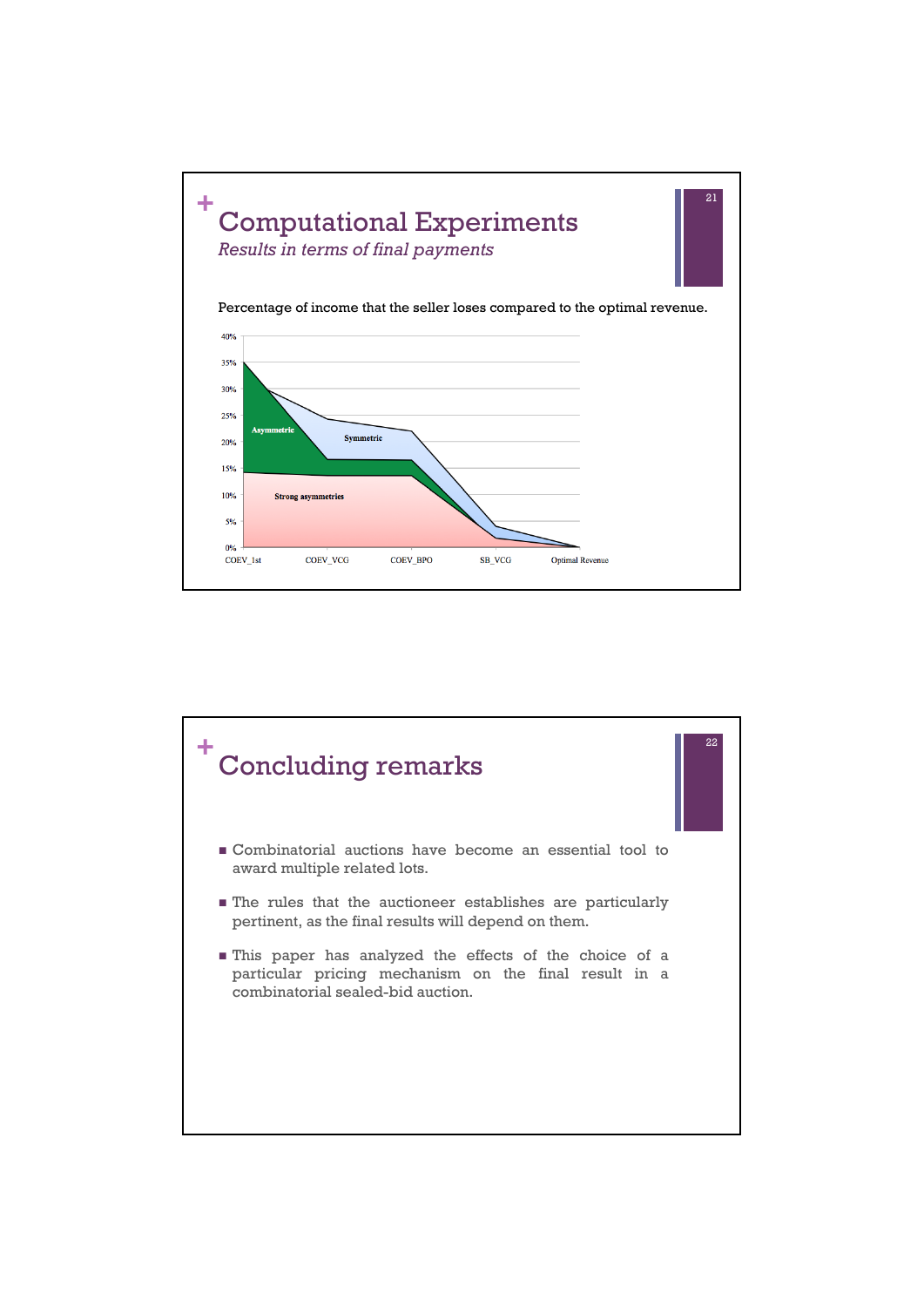

First-price mechanism, participants try to maximize their expected profit by making the highest bid of those submitted but at the lowest level possible (bidding below their valuations). The final allocation is significantly different from the efficient one and it yields to lower revenues to the seller.

23

**VCG** and the BPO mechanism, the final price paid by the winners depends on the bids made by their rivals. It favor bidding proximate to the private values, thus generating awards that are closer to the efficient outcome.